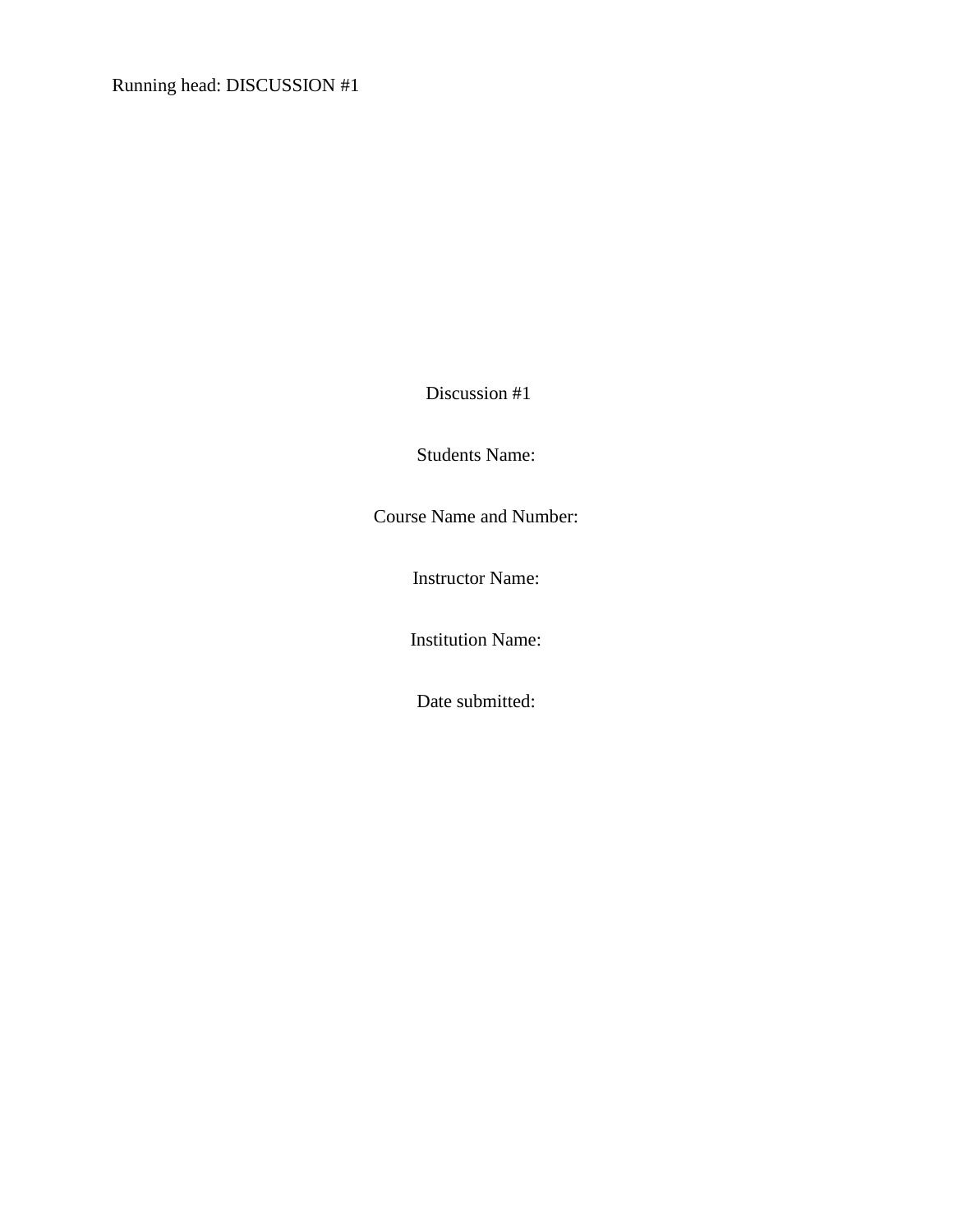## Discussion 1

Clinicians regularly use an evidence-based practice that offers a logical unified way of dealing with a patient transferred from acute setting to the acute neuro/brain injury rehabilitation with patient's constipation that lasts for more than five days without having a bowel before admission. Clinicians play a fundamental role in promoting patient care for patients with brain injury (Mackey & Bassendowski, 2017). Research demonstrates that inadequate bowel movement is associated with physical measures that follow a standard operating procedure. Therefore, as a registered nurse, evidence-based practice entails diagnosing, treating, and educating patients with new and evidence-based treatment modalities, that mainly focus on prevention and wellness. Therefore, it is appropriate to use an evidence-based practice that depends on scientific evidence that guides nurses and decision making (Polit & Beck, 2018). Therefore, the move to evidence-based practice is intended to encourage nurses to focus more attention and inform decision-making. Evidence-based models mainly make use of a process that is used to frame a question, locate, assess, and repeat as required. In this qualitative research, the elements of the PICOT question are as follows;

## **PICOT Question**

| $\mathbf{P}$ (Problem, patient,<br>or population). | • A patient transferred from an acute setting to the acute         |
|----------------------------------------------------|--------------------------------------------------------------------|
|                                                    | neuro/brain injury rehabilitation with patient's constipation that |
|                                                    | lasts for more than five days without having a bowel before        |
|                                                    |                                                                    |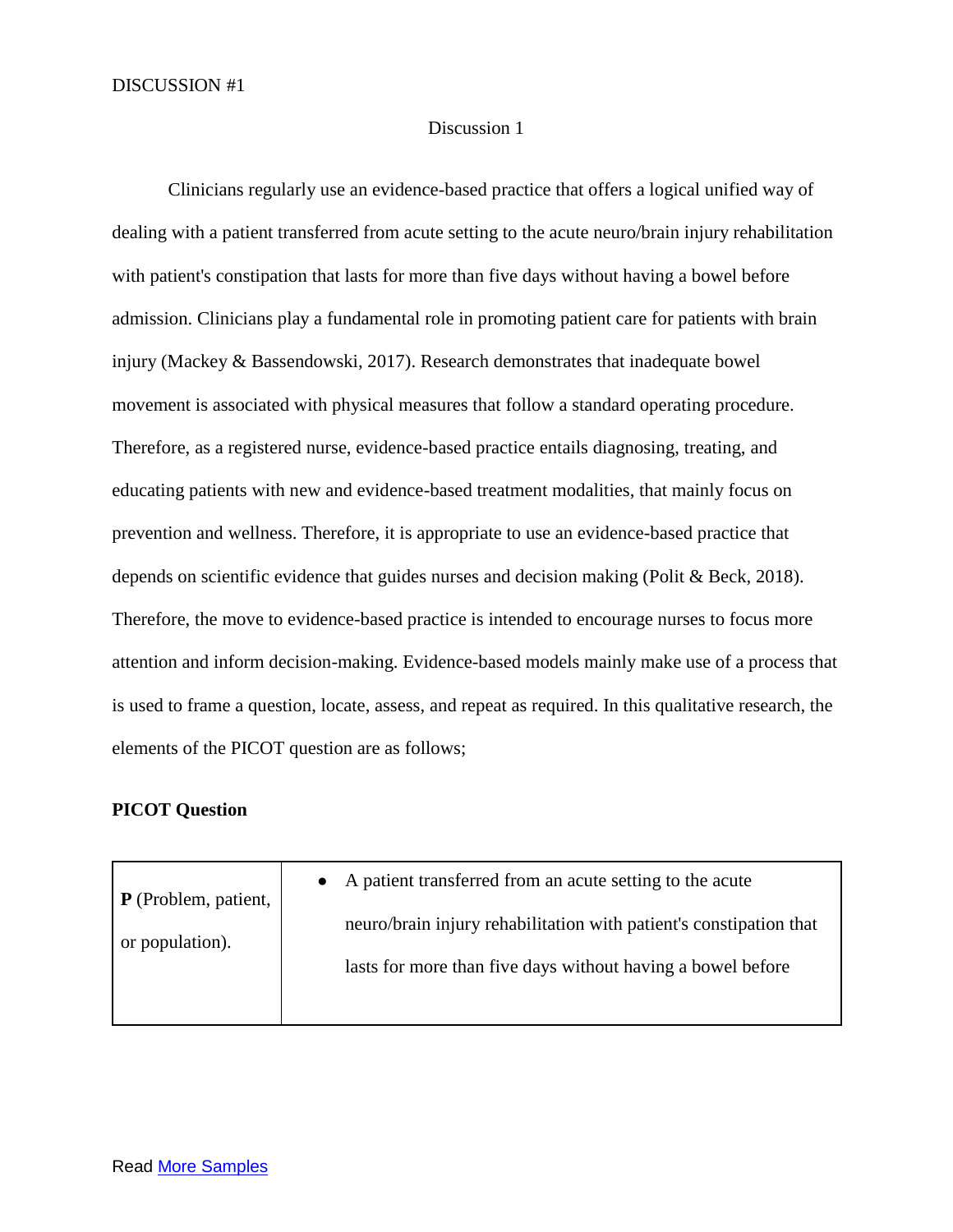|                                   | admission                                                                                                                                                                     |
|-----------------------------------|-------------------------------------------------------------------------------------------------------------------------------------------------------------------------------|
| I (Intervention or<br>indicator). | Use of physical measures following a strict standard operating<br>procedure on bowel movement.                                                                                |
| C (Comparison)                    | The patient may be diagnosed with both pharmacological and<br>non-pharmacological measures purposely to enhance bowel<br>movement within the first five days after admission. |
| O (Outcome of<br>interest).       | The outcome would be to improve mobility following the event.                                                                                                                 |